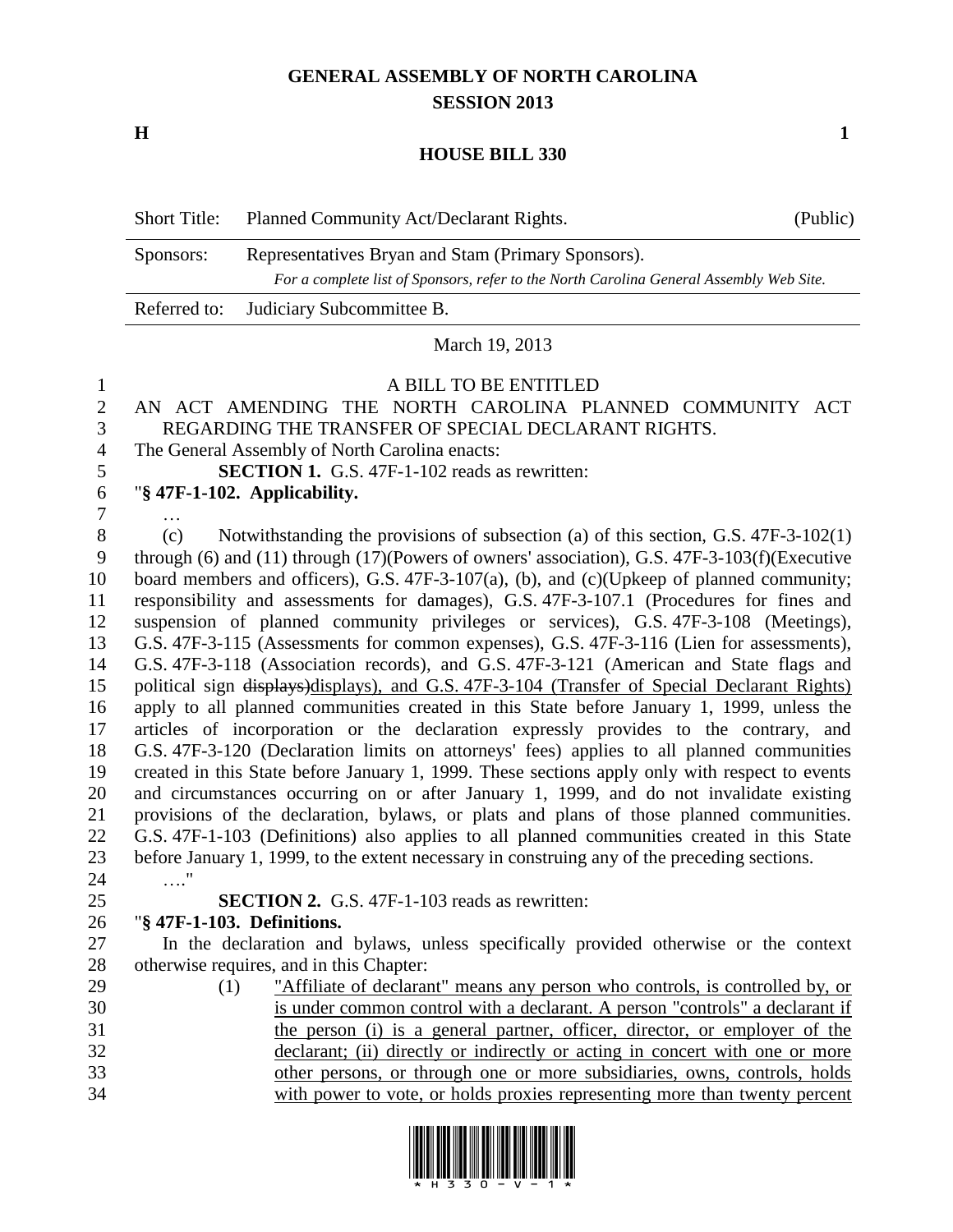|                            | <b>General Assembly of North Carolina</b>                                                                                                                                                                                                                                                                                                                                                                                                                                                                                                                                                                                                                                                                                                                                                                                                                                                                                                                                                      | <b>Session 2013</b> |
|----------------------------|------------------------------------------------------------------------------------------------------------------------------------------------------------------------------------------------------------------------------------------------------------------------------------------------------------------------------------------------------------------------------------------------------------------------------------------------------------------------------------------------------------------------------------------------------------------------------------------------------------------------------------------------------------------------------------------------------------------------------------------------------------------------------------------------------------------------------------------------------------------------------------------------------------------------------------------------------------------------------------------------|---------------------|
|                            | $(20\%)$ of the voting interest in the declarant; (iii) controls in any manner the<br>election of a majority of the directors of the declarant; or (iv) has contributed<br>more than twenty percent (20%) of the capital of the declarant. A person "is<br>controlled by" a declarant if the declarant (i) is a general partner, officer,<br>director, or employer of the person; (ii) directly or indirectly or acting in<br>concert with one or more other persons, or through one or more subsidiaries,<br>owns, controls, holds with power to vote, or holds proxies representing more<br>than twenty percent (20%) of the voting interest in the person; (iii) controls<br>in any manner the election of a majority of the directors of the person; or (iv)<br>has contributed more than twenty percent (20%) of the capital of the person.<br>Control does not exist if the powers described in this subdivision are held<br>solely as security for an obligation and are not exercised. |                     |
| (11)<br>$\pmb{\mathsf{H}}$ | "Development rights" means any right or combination of rights reserved by a<br>declarant in the declaration (i) to add real estate to a planned community; (ii)<br>to create lots, common elements, or limited common elements within a<br>planned community; (iii) to subdivide lots or convert lots into common<br>elements; or (iv) to withdraw real estate from a planned community.                                                                                                                                                                                                                                                                                                                                                                                                                                                                                                                                                                                                       |                     |
|                            | <b>SECTION 3.</b> G.S. 47F-3-104 reads as rewritten:                                                                                                                                                                                                                                                                                                                                                                                                                                                                                                                                                                                                                                                                                                                                                                                                                                                                                                                                           |                     |
|                            | "§ 47F-3-104. Transfer of special declarant rights.                                                                                                                                                                                                                                                                                                                                                                                                                                                                                                                                                                                                                                                                                                                                                                                                                                                                                                                                            |                     |
| (a)                        | Except for transfer of declarant rights pursuant to foreclosure, no No special                                                                                                                                                                                                                                                                                                                                                                                                                                                                                                                                                                                                                                                                                                                                                                                                                                                                                                                 |                     |
|                            | declarant right (G.S. 47F-1-103(28)) defined under this Chapter may be transferred except by                                                                                                                                                                                                                                                                                                                                                                                                                                                                                                                                                                                                                                                                                                                                                                                                                                                                                                   |                     |
|                            | an instrument evidencing the transfer recorded in every county in which any portion of the                                                                                                                                                                                                                                                                                                                                                                                                                                                                                                                                                                                                                                                                                                                                                                                                                                                                                                     |                     |
|                            | planned community is located. The Except for the transfer of declarant rights pursuant to                                                                                                                                                                                                                                                                                                                                                                                                                                                                                                                                                                                                                                                                                                                                                                                                                                                                                                      |                     |
|                            | subsection (c) of this section, the instrument is not effective unless executed by the transferee.                                                                                                                                                                                                                                                                                                                                                                                                                                                                                                                                                                                                                                                                                                                                                                                                                                                                                             |                     |
| (b)                        | Upon transfer of any special declarant right, the liability of a transferor declarant is                                                                                                                                                                                                                                                                                                                                                                                                                                                                                                                                                                                                                                                                                                                                                                                                                                                                                                       |                     |
| as follows:                |                                                                                                                                                                                                                                                                                                                                                                                                                                                                                                                                                                                                                                                                                                                                                                                                                                                                                                                                                                                                |                     |
| <u>(1)</u>                 | A transferor is not relieved of any obligation or liability arising before the<br>transfer and remains liable for warranty obligations imposed upon the<br>transferor by this Chapter. Lack of privity does not deprive any lot owner of<br>standing to maintain an action to enforce any obligation of the transferor.                                                                                                                                                                                                                                                                                                                                                                                                                                                                                                                                                                                                                                                                        |                     |
| (2)                        | If a successor to any special declarant right is an affiliate of a declarant<br>$(G.S. 47F-1-103(1))$ , the transferor is jointly and severally liable with the<br>successor for any obligations or liabilities of the successor relating to the                                                                                                                                                                                                                                                                                                                                                                                                                                                                                                                                                                                                                                                                                                                                               |                     |
|                            | planned community.                                                                                                                                                                                                                                                                                                                                                                                                                                                                                                                                                                                                                                                                                                                                                                                                                                                                                                                                                                             |                     |
| (3)                        | If a transferor retains any special declarant rights, but transfers other special                                                                                                                                                                                                                                                                                                                                                                                                                                                                                                                                                                                                                                                                                                                                                                                                                                                                                                              |                     |
|                            | declarant rights to a successor who is not an affiliate of the declarant, the                                                                                                                                                                                                                                                                                                                                                                                                                                                                                                                                                                                                                                                                                                                                                                                                                                                                                                                  |                     |
|                            | transferor is liable for any obligations or liabilities imposed on a declarant by<br>this Chapter or by the declaration relating to the retained special declarant                                                                                                                                                                                                                                                                                                                                                                                                                                                                                                                                                                                                                                                                                                                                                                                                                             |                     |
|                            | rights and arising after the transfer.                                                                                                                                                                                                                                                                                                                                                                                                                                                                                                                                                                                                                                                                                                                                                                                                                                                                                                                                                         |                     |
| (4)                        | A transferor has no liability for any act or omission or any breach of a<br>contractual or warranty obligation arising from the exercise of a special<br>declarant right by a successor declarant who is not an affiliate of the                                                                                                                                                                                                                                                                                                                                                                                                                                                                                                                                                                                                                                                                                                                                                               |                     |
|                            | transferor.                                                                                                                                                                                                                                                                                                                                                                                                                                                                                                                                                                                                                                                                                                                                                                                                                                                                                                                                                                                    |                     |
| (c)                        | Unless otherwise provided in a mortgage instrument, deed of trust, or other                                                                                                                                                                                                                                                                                                                                                                                                                                                                                                                                                                                                                                                                                                                                                                                                                                                                                                                    |                     |
|                            | agreement creating a security interest, in case of foreclosure of a security interest, sale by a                                                                                                                                                                                                                                                                                                                                                                                                                                                                                                                                                                                                                                                                                                                                                                                                                                                                                               |                     |
|                            | trustee under an agreement creating a security interest, tax sale, judicial sale, or sale under                                                                                                                                                                                                                                                                                                                                                                                                                                                                                                                                                                                                                                                                                                                                                                                                                                                                                                |                     |
|                            | Bankruptcy Code or receivership proceedings of any lots owned by a declarant, or real estate in                                                                                                                                                                                                                                                                                                                                                                                                                                                                                                                                                                                                                                                                                                                                                                                                                                                                                                |                     |
|                            | a planned community subject to development rights, or real estate subject to development rights                                                                                                                                                                                                                                                                                                                                                                                                                                                                                                                                                                                                                                                                                                                                                                                                                                                                                                |                     |
|                            | for a planned community, a person acquiring title to all the property being foreclosed or sold,                                                                                                                                                                                                                                                                                                                                                                                                                                                                                                                                                                                                                                                                                                                                                                                                                                                                                                |                     |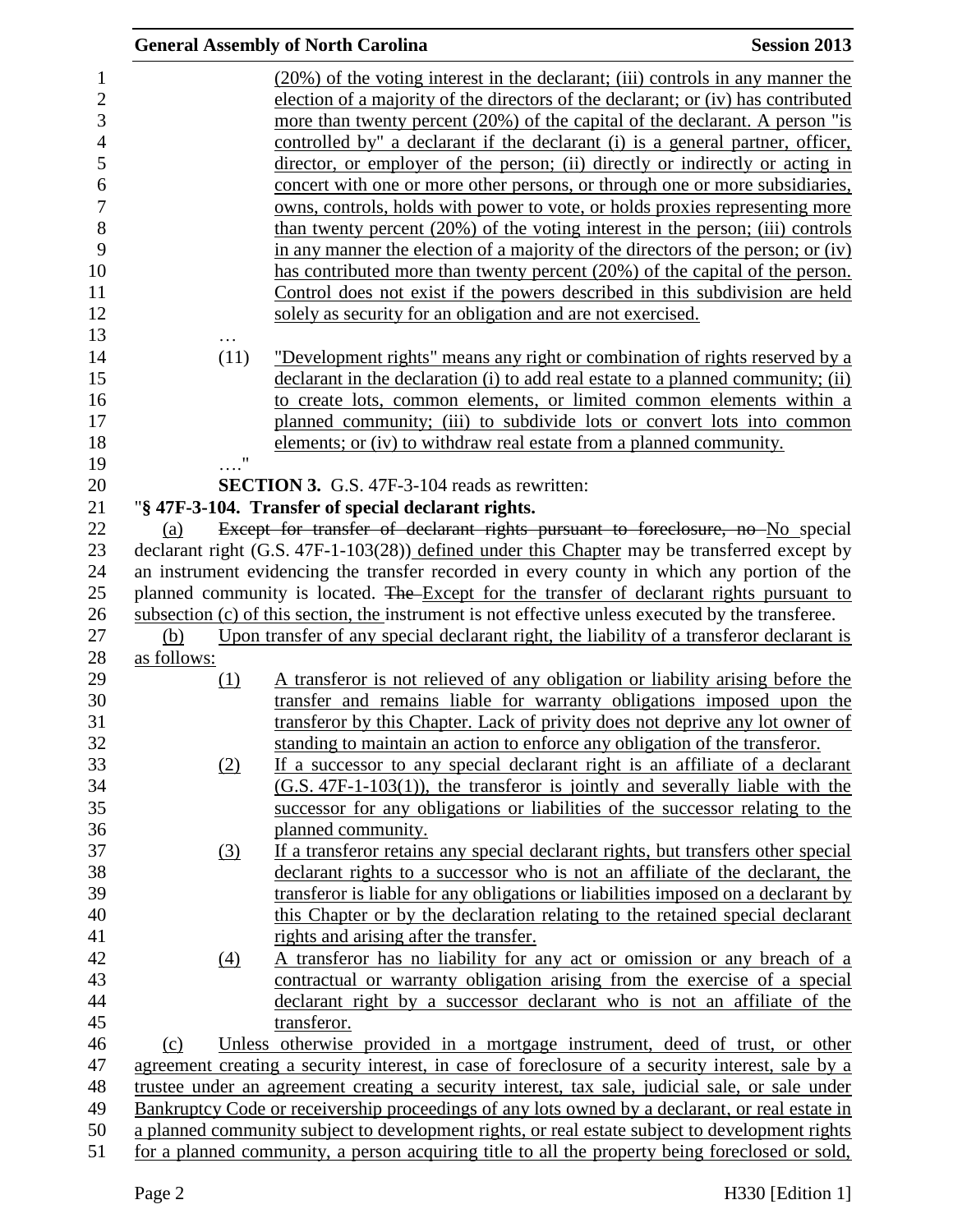# **General Assembly of North Carolina Session 2013**

| $\mathbf{1}$     |                 |                  | but only upon the person's request in an instrument recorded in every county in which any             |
|------------------|-----------------|------------------|-------------------------------------------------------------------------------------------------------|
| $\overline{c}$   |                 |                  | portion of the planned community is located, succeeds to all special declarant rights                 |
| 3                |                 |                  | (G.S. 47F-1-103(28)) related to that property held by that declarant, or only to any rights           |
| $\overline{4}$   |                 |                  | reserved in the declaration and held by that declarant to maintain sales offices, management          |
| 5                |                 |                  | offices, signs advertising the planned community, and models. The judgment or instrument              |
| $\boldsymbol{6}$ |                 |                  | conveying title shall provide for transfer of only the special declarant rights requested. The        |
| $\tau$           |                 |                  | mortgage, deed of trust, tax lien, or other conveyance to be foreclosed under this subsection         |
| $8\,$            |                 |                  | shall not be required to contain specific reference to an assignment of special declarant rights      |
| 9                |                 |                  | but shall be deemed to include the special declarant rights as part of the right, title, and interest |
| 10               |                 |                  | encumbered by the mortgage, deed of trust, tax lien, or other conveyance.                             |
| 11               | (d)             |                  | Upon foreclosure of a security interest, sale by a trustee under an agreement creating                |
| 12               |                 |                  | a security interest, tax sale, judicial sale, or sale under Bankruptcy Code or receivership           |
| 13               |                 |                  | proceedings of all interests in a planned community owned by a declarant:                             |
| 14               |                 | (1)              | The declarant ceases to have any special declarant rights; and                                        |
| 15               |                 | (2)              | The period of declarant control $(G.S. 47F-3-103(d))$ terminates unless (i) the                       |
| 16               |                 |                  | judgment or instrument conveying title provides for transfer of all special                           |
| 17               |                 |                  | declarant rights held by that declarant to a successor declarant or (ii) the                          |
| 18               |                 |                  | declarant transferred special declarant rights related to the appointment of                          |
| 19               |                 |                  | executive board members to another person pursuant to this section prior to                           |
| 20               |                 |                  | the foreclosure or sale.                                                                              |
| 21               | (e)             |                  | The liabilities and obligations of a person who succeeds to special declarant rights                  |
| 22               | are as follows: |                  |                                                                                                       |
| 23               |                 | (1)              | A successor to any special declarant right who is an affiliate of a declarant is                      |
| 24               |                 |                  | subject to all obligations and liabilities imposed on the transferor by this                          |
| 25               |                 |                  | Chapter or by the declaration.                                                                        |
| 26               |                 | (2)              | Unless otherwise specified in the declaration as to the holder of a mortgage                          |
| 27               |                 |                  | instrument, deed of trust, or other agreement creating a security interest, in                        |
| 28               |                 |                  | case of foreclosure of a security interest, sale by a trustee under an                                |
| 29               |                 |                  | agreement creating a security interest, tax sale, judicial sale, or sale under                        |
| 30               |                 |                  | Bankruptcy Code or receivership proceedings, a successor to any special                               |
| 31               |                 |                  | declarant right, other than a successor described in subdivision (3) or (4) of                        |
| 32               |                 |                  | this subsection or a successor who is an affiliate of a declarant, is subject to                      |
| 33               |                 |                  | the obligations and liabilities imposed by this Chapter or the declaration:                           |
| 34               |                 |                  | On a declarant which relate to the successor's exercise or nonexercise<br><u>a.</u>                   |
| 35               |                 |                  | of special declarant rights; or                                                                       |
| 36               |                 |                  | On his transferor, other than:<br><u>b.</u>                                                           |
| 37               |                 |                  | Misrepresentations by any previous declarant;<br><u>1.</u>                                            |
| 38               |                 |                  | 2.<br>Warranty obligations on improvements made by any previous                                       |
| 39               |                 |                  | declarant or made before the planned community was created;                                           |
| 40               |                 |                  | Breach of any fiduciary obligation by any previous declarant<br><u>3.</u>                             |
| 41               |                 |                  | or his appointees to the executive board; or                                                          |
| 42               |                 |                  | <u>Any liability or obligation imposed on the transferor as a</u><br><u>4.</u>                        |
| 43               |                 |                  | result of the transferor's acts or omissions after the transfer.                                      |
| 44               |                 | $\left(3\right)$ | A successor to only a right reserved in the declaration to maintain sales                             |
| 45               |                 |                  | offices, management offices, signs advertising the planned community, and                             |
| 46               |                 |                  | models, if the successor is not an affiliate of the declarant, may not exercise                       |
| 47               |                 |                  | any other special declarant right and is not subject to any liability or                              |
| 48               |                 |                  | obligation as a declarant.                                                                            |
| 49               |                 | $\left(4\right)$ | A successor to all special declarant rights held by a transferor who is not an                        |
| 50               |                 |                  | affiliate of the declarant who succeeded to those rights pursuant to a deed or                        |
| 51               |                 |                  | other instrument of conveyance in lieu of foreclosure or a judgment or                                |